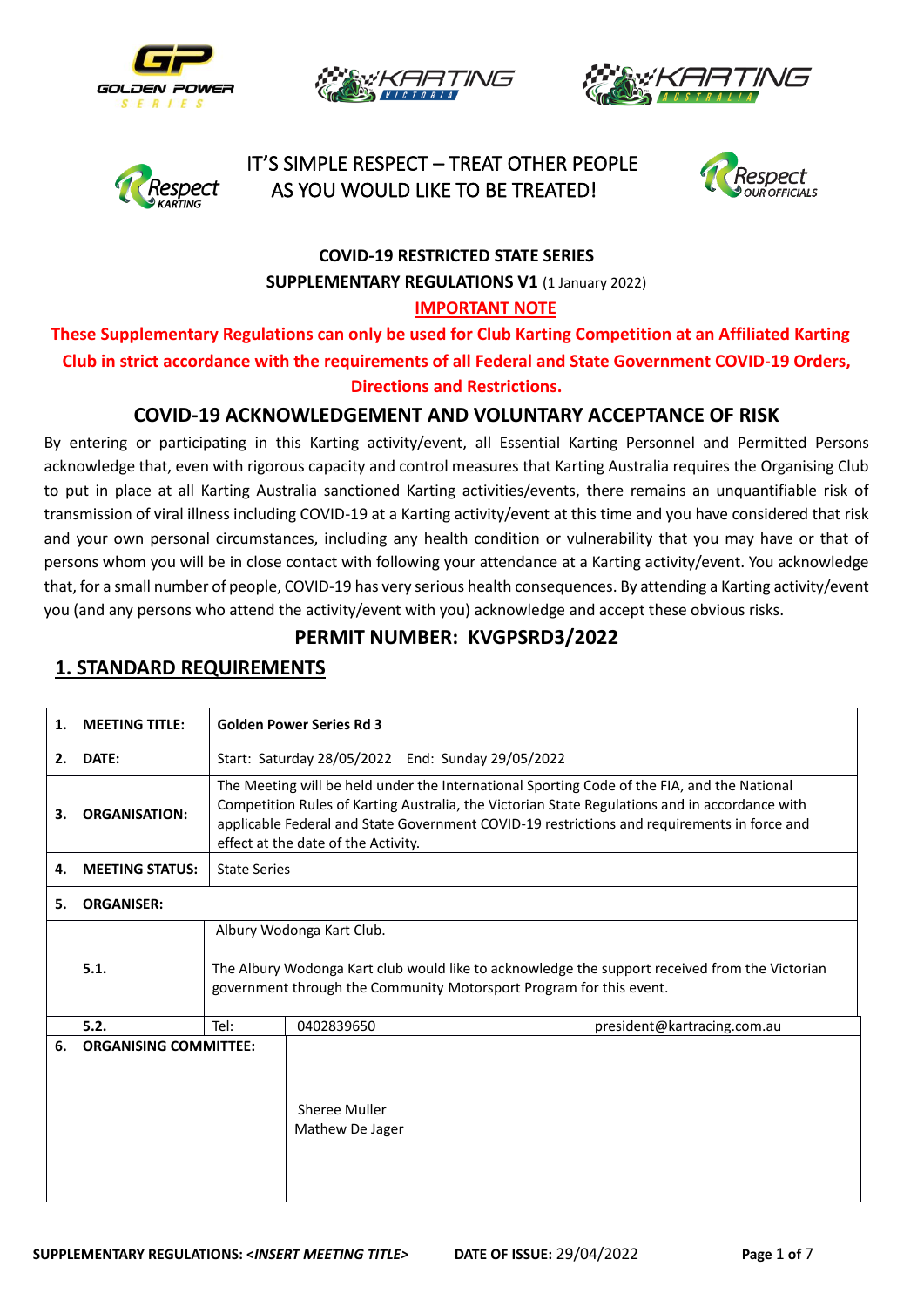| 7. ESSENTIAL OFFICIALS (Ref: General Rules Chapter 7 Rule 4 - "Essential Officials") |                                                                                 |  |  |  |
|--------------------------------------------------------------------------------------|---------------------------------------------------------------------------------|--|--|--|
| Stewards of the Meeting:                                                             | Phil Lane, Gail Woolner, John Robertson, Leiticia Harmer                        |  |  |  |
| Clerk of the Course:                                                                 | Glen Wall                                                                       |  |  |  |
| Chief Scrutineer:                                                                    | Ash Woolner                                                                     |  |  |  |
| Chief Timekeeper:                                                                    | Sheree Muller                                                                   |  |  |  |
| <b>Emergency and Medical Services:</b>                                               | St Johns First Aid                                                              |  |  |  |
| <b>OTHER OFFICIALS</b><br>8.                                                         |                                                                                 |  |  |  |
| <b>COVIDSafe Officer</b>                                                             |                                                                                 |  |  |  |
| Assistant Clerks of The Course:                                                      | James Reynolds, Lisa Jones, Russell White.                                      |  |  |  |
| Starter                                                                              | Clerk of Course and Assistant Clerks of Course to be judges of fact for starts. |  |  |  |
| <b>Grid Marshal</b>                                                                  | Gerard Hudson                                                                   |  |  |  |
| <b>Scales Marshal</b>                                                                | Sam Wilson                                                                      |  |  |  |
| <b>Scrutineers</b>                                                                   | Ash Woolner                                                                     |  |  |  |
| Timekeeper                                                                           | Sheree Muller                                                                   |  |  |  |
| Secretary of the Meeting                                                             | Mathew DeJager                                                                  |  |  |  |
| Flag / Lights Marshal                                                                | Wayne Hawkins                                                                   |  |  |  |
| <b>Fuel Tester</b>                                                                   | Ash Woolner                                                                     |  |  |  |
| <b>Tyre Tester</b>                                                                   | Ash Woolner                                                                     |  |  |  |
| <b>CIRCUIT DETAILS</b><br>9.                                                         |                                                                                 |  |  |  |
| <b>Circuit Name:</b>                                                                 | Wodonga Karting Complex                                                         |  |  |  |
| <b>Circuit Address:</b>                                                              | 102 Sheathers Road Wodonga                                                      |  |  |  |
| <b>Track Length:</b>                                                                 | 1007 metres                                                                     |  |  |  |
| <b>Direction Of Racing:</b>                                                          | Clockwise                                                                       |  |  |  |
| <b>Track Density:</b>                                                                | 40                                                                              |  |  |  |
| <b>Notice Board:</b>                                                                 | Between Canteen and Secretaries Office                                          |  |  |  |
| <b>Stewards Office:</b>                                                              | Adjacent to Secretaries Office                                                  |  |  |  |
| <b>Mechanical Breakdown Lane:</b>                                                    | Will be in use for the duration of the event except during qualifying           |  |  |  |
| Parc Fermé:                                                                          | Includes In grid, scales shed and technical inspection area                     |  |  |  |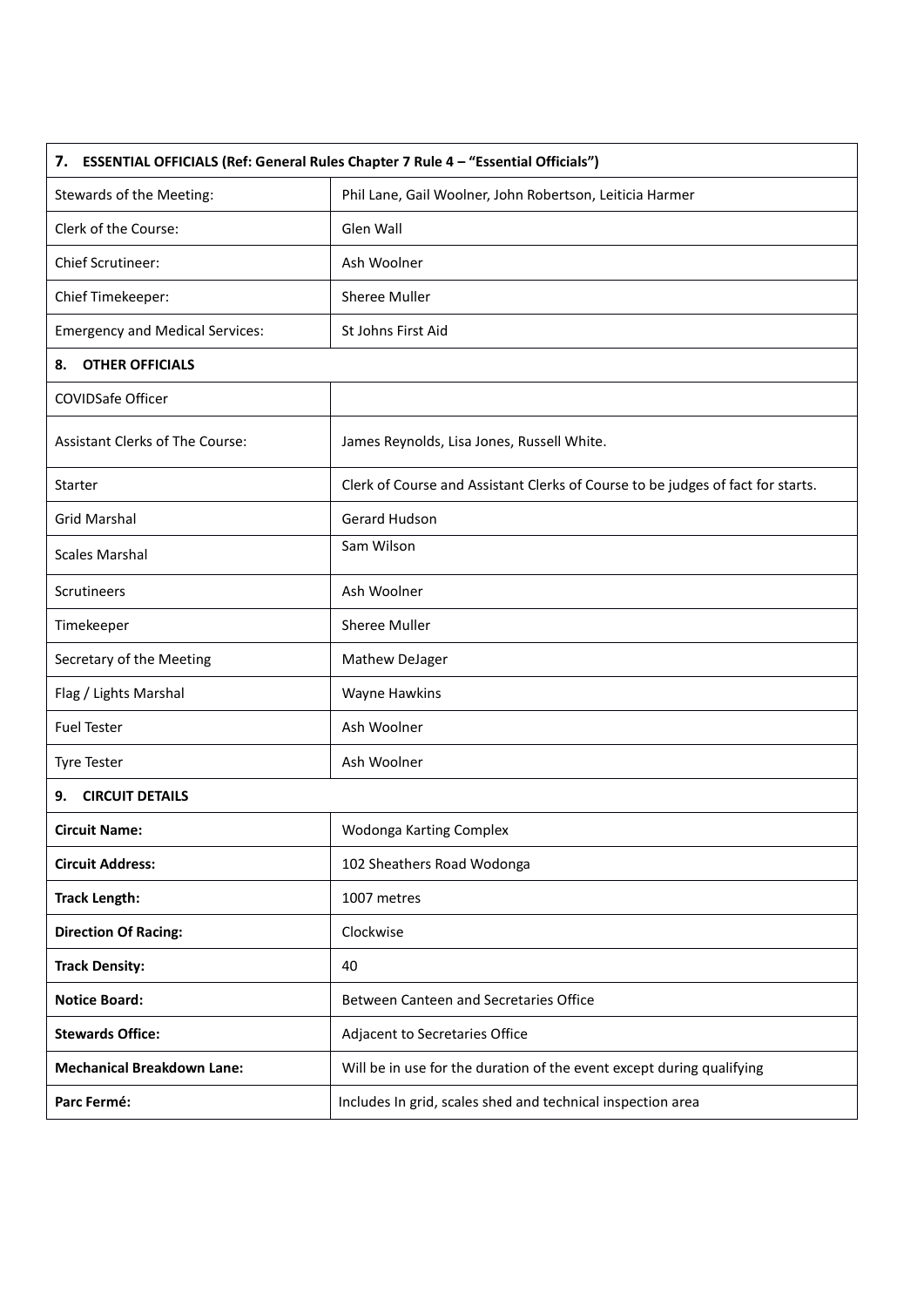









## **2. ADMINISTRATION**

| 1.                            | Any KA licence holder is permitted to enter this event                                                                                                                    |                                          |  |                                           |                                                                                              |  |  |
|-------------------------------|---------------------------------------------------------------------------------------------------------------------------------------------------------------------------|------------------------------------------|--|-------------------------------------------|----------------------------------------------------------------------------------------------|--|--|
| 2.                            | The Club must maintain a register of all Essential Karting Personnel and Permitted Persons at the Circuit for the<br>activity.                                            |                                          |  |                                           |                                                                                              |  |  |
| 3.                            | The number of entries in the Event is strictly limited by Government Directions/Orders-entry for the Event is<br>essential. There will be NO ENTRIES ACCEPTED ON THE DAY. |                                          |  |                                           |                                                                                              |  |  |
| 4.                            |                                                                                                                                                                           |                                          |  |                                           | The Classes, Age and Weight Divisions listed below are permitted to Compete at this Meeting. |  |  |
|                               | <b>COMPULSORY COMPETITION</b><br><b>CLASSES</b>                                                                                                                           | <b>DIVISION/WEIGHT</b>                   |  |                                           | <b>DISCRETIONARY COMPETITION CLASSES</b>                                                     |  |  |
| Cadet 9                       |                                                                                                                                                                           | Single Division                          |  |                                           |                                                                                              |  |  |
| Cadet 12                      |                                                                                                                                                                           | Single Division                          |  |                                           | TaG 125 Restricted Light                                                                     |  |  |
| KA4                           |                                                                                                                                                                           | Junior Light and Heavy                   |  |                                           | TaG 125 Restricted Medium                                                                    |  |  |
| KA3                           |                                                                                                                                                                           | Junior                                   |  |                                           | TaG 125 Restricted Heavy                                                                     |  |  |
| KA3                           |                                                                                                                                                                           | Senior Light                             |  |                                           | Victorian Combined Masters*                                                                  |  |  |
| KA3                           |                                                                                                                                                                           | Senior Medium                            |  |                                           | * NOTE: The weights listed for these Divisions is in accordance with<br>State Regulations.   |  |  |
| <b>TaG 125</b>                |                                                                                                                                                                           | Light                                    |  |                                           |                                                                                              |  |  |
| <b>TaG 125</b>                |                                                                                                                                                                           | Heavy                                    |  |                                           |                                                                                              |  |  |
|                               |                                                                                                                                                                           |                                          |  |                                           | Note: Consolidation of Class Rules (Competition Rules - Chapter 1, Rule 9) may be applied.   |  |  |
| 5.                            | <b>ENTRIES</b>                                                                                                                                                            |                                          |  |                                           |                                                                                              |  |  |
| 5.1.                          |                                                                                                                                                                           | <b>Entries Open:</b><br>2/05/2020        |  |                                           |                                                                                              |  |  |
| 5.2.                          | <b>Entries Close:</b>                                                                                                                                                     |                                          |  | 11.59 pm Sunday May 22 <sup>nd</sup> 2022 |                                                                                              |  |  |
| 6.                            | <b>ENTRY FEE</b>                                                                                                                                                          |                                          |  |                                           |                                                                                              |  |  |
| 6.1.                          | The Entry Fee for each Class at this Meeting including GST and TDF Levy is as follows:                                                                                    |                                          |  |                                           |                                                                                              |  |  |
| <b>Competition Class Name</b> |                                                                                                                                                                           |                                          |  |                                           | <b>Entry Fee</b>                                                                             |  |  |
| All Classes                   |                                                                                                                                                                           |                                          |  | \$85.00                                   |                                                                                              |  |  |
| 7.                            | <b>ENTRY PROCEDURE</b>                                                                                                                                                    |                                          |  |                                           |                                                                                              |  |  |
| 7.1.                          | Each Entry for this Meeting may be made using the CMS as follows:                                                                                                         |                                          |  |                                           |                                                                                              |  |  |
|                               | Log on to your driver information via http://www.karting.net.au/                                                                                                          |                                          |  |                                           |                                                                                              |  |  |
|                               | Click on the licence and entries icon (top centre of the screen)<br>$\bullet$                                                                                             |                                          |  |                                           |                                                                                              |  |  |
|                               | $\bullet$                                                                                                                                                                 | Click on the "Enter a Race Meeting" icon |  |                                           |                                                                                              |  |  |
|                               | ٠                                                                                                                                                                         | Enter your log on details                |  |                                           |                                                                                              |  |  |
|                               | Under 'My Details' functions, choose 'Pre Enter Race Meeting'                                                                                                             |                                          |  |                                           |                                                                                              |  |  |
|                               | Choose the State in which the Meeting is being held                                                                                                                       |                                          |  |                                           |                                                                                              |  |  |
|                               |                                                                                                                                                                           |                                          |  |                                           |                                                                                              |  |  |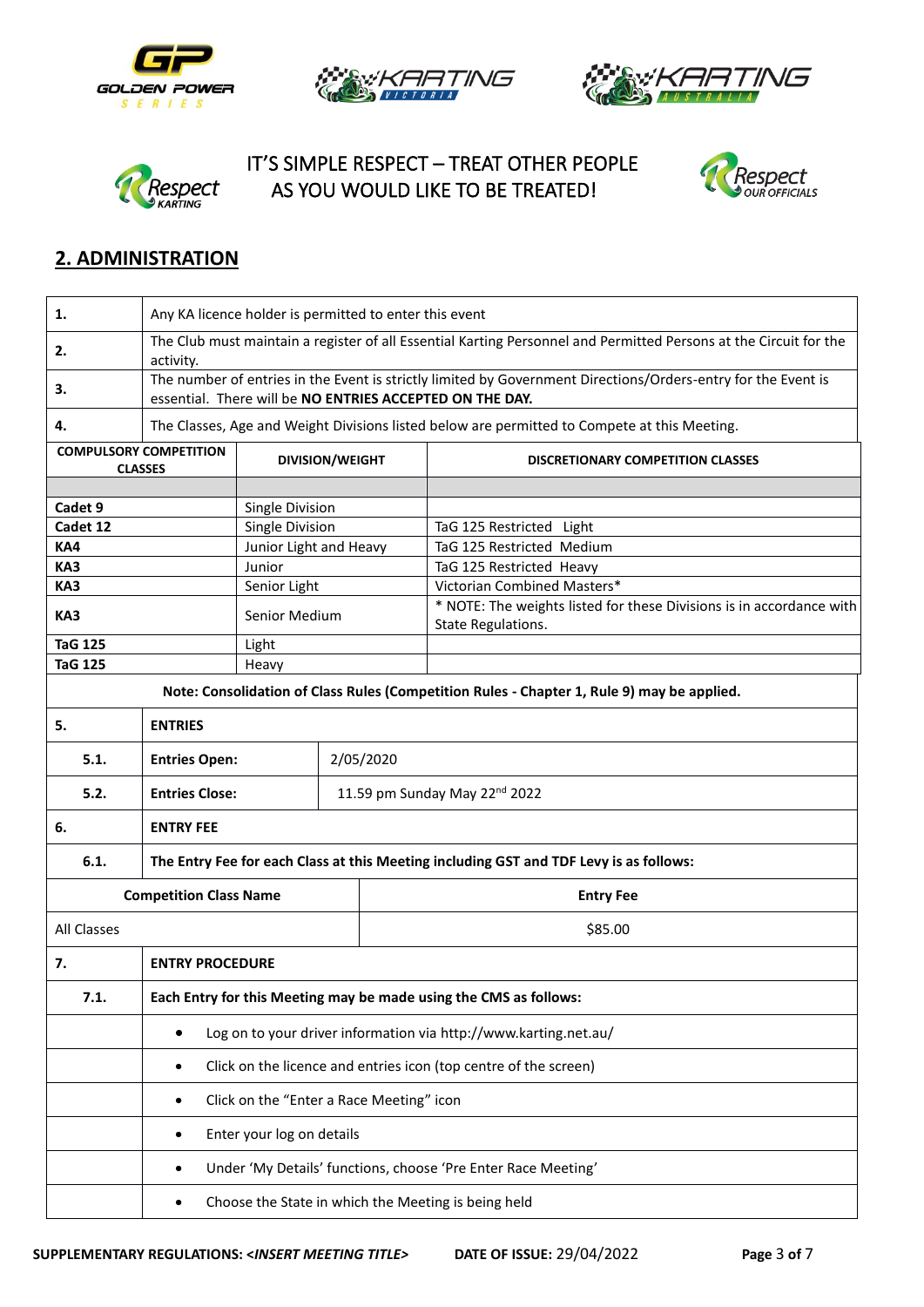|      | Choose the Club who is the Organiser of the Meeting<br>$\bullet$                                                                                                                                                                                                                                                                                                                                  |
|------|---------------------------------------------------------------------------------------------------------------------------------------------------------------------------------------------------------------------------------------------------------------------------------------------------------------------------------------------------------------------------------------------------|
| 7.2. | Payment of the Entry Fee can be made as follows:                                                                                                                                                                                                                                                                                                                                                  |
|      | Credit card Payments can be made via CMS using SecurePay ONLY                                                                                                                                                                                                                                                                                                                                     |
| 8.   | <b>MINIMUM ENTRIES</b>                                                                                                                                                                                                                                                                                                                                                                            |
| 8.1. | 8 is the minimum number of pre entries which must be received for each Class and/or Division.                                                                                                                                                                                                                                                                                                     |
| 8.2. | If insufficient entries are received for a Class and/or Division to form in its own right, the <b>Compulsory</b><br>Competition Classes will be Consolidated in accordance with Competition Rules - Chapter 1, Rule 9.<br>Discretionary Competition Classes may be Consolidated in accordance with the Rules or Cancelled at the<br>discretion of the Organiser and in accordance with the Rules. |
| 8.3. | If a Class or Division is cancelled, the Entry Fee may be refunded at the discretion of the Organiser and in<br>accordance with the Rules.                                                                                                                                                                                                                                                        |

#### **3. SPECIFIC COVID-19 RESTRICTION AND MITIGATION REQUIREMENTS**

**COVIDSafe ACTION PLAN** (When required at law) The Club has completed a COVIDSafe Action Plan and submitted it to the relevant State Government Department.All actions identified as being required to be done to create a COVIDSafe Event and Club facility must be carried out prior to and during the Event.

| No person who has symptoms consistent with COVID-19 (this includes any fever, respiratory<br>symptoms, shortness of breath, sore throat, cough, lack of smell or fatigue) is permitted to<br>1.1.<br>attend the Circuit or participate in the Event.<br>Any person who starts to feel unwell or to exhibit symptoms of COVID-19 during the Event<br>must immediately avoid contact with all persons at the Circuit and MUST IMMEDIATELY<br>1.2.<br><b>LEAVE the Circuit.</b><br>Note - The number chosen in 2.1 must not exceed the maximum number of people permitted to gather under<br><b>State Public Health Authority Orders/Directions/Regulations.</b><br>2.<br>SOCIAL DISTANCING AND DENSITY REQUIRMENTS<br>2.1.<br>Government prescribed Social Distancing measures must always be observed.<br>The use by Permitted Persons of any indoor facilities is strictly limited by the Density Quotient of the room as<br>2.2.<br>included in the Club's COVIDSafe Action Plan.<br>2.3.<br>Food service provided at the Event must fully comply with all State Public Health Authority<br>Orders/Directions/Regulations.<br>Hand Hygiene must be available at all food service outlets.<br>$\bullet$<br>Regular cleaning in accordance with the Club's COVIDSafe Action Plan MUST be carried out throughout the<br>$\bullet$<br>Event.<br>3.<br><b>Check In Requirements</b><br>4.<br>HYGIENE FACILITIES - TOILET/WASHROOM FACILITIES and HAND SANITISER<br>4.1<br>The Club is required to provide facilities to ensure general and sensible hygiene practices are maintained.<br>Toilet and washroom facilities at the Circuit must be open and available for use.<br>4.2<br>Washroom facilities must be properly equipped with liquid soap, running water and either air hand driers or<br>paper towels.<br>4.3<br>The toilets and washroom facilities must be cleaned at least once during the day or as otherwise required in<br>accordance with the Club's COVIDSafe Action Plan<br>It is strongly recommended that Essential Karting Personnel and Permitted Persons bring their own supply of<br>hand sanitiser for use in accordance with government recommendations in addition to hand sanitiser that is<br>4.4 | $\mathbf{1}$ . | PERMITTED AND NON-PERMITTED PERSONS |  |  |  |  |  |  |
|------------------------------------------------------------------------------------------------------------------------------------------------------------------------------------------------------------------------------------------------------------------------------------------------------------------------------------------------------------------------------------------------------------------------------------------------------------------------------------------------------------------------------------------------------------------------------------------------------------------------------------------------------------------------------------------------------------------------------------------------------------------------------------------------------------------------------------------------------------------------------------------------------------------------------------------------------------------------------------------------------------------------------------------------------------------------------------------------------------------------------------------------------------------------------------------------------------------------------------------------------------------------------------------------------------------------------------------------------------------------------------------------------------------------------------------------------------------------------------------------------------------------------------------------------------------------------------------------------------------------------------------------------------------------------------------------------------------------------------------------------------------------------------------------------------------------------------------------------------------------------------------------------------------------------------------------------------------------------------------------------------------------------------------------------------------------------------------------------------------------------------------------------------------------------------------------------------------------------|----------------|-------------------------------------|--|--|--|--|--|--|
|                                                                                                                                                                                                                                                                                                                                                                                                                                                                                                                                                                                                                                                                                                                                                                                                                                                                                                                                                                                                                                                                                                                                                                                                                                                                                                                                                                                                                                                                                                                                                                                                                                                                                                                                                                                                                                                                                                                                                                                                                                                                                                                                                                                                                              |                |                                     |  |  |  |  |  |  |
|                                                                                                                                                                                                                                                                                                                                                                                                                                                                                                                                                                                                                                                                                                                                                                                                                                                                                                                                                                                                                                                                                                                                                                                                                                                                                                                                                                                                                                                                                                                                                                                                                                                                                                                                                                                                                                                                                                                                                                                                                                                                                                                                                                                                                              |                |                                     |  |  |  |  |  |  |
|                                                                                                                                                                                                                                                                                                                                                                                                                                                                                                                                                                                                                                                                                                                                                                                                                                                                                                                                                                                                                                                                                                                                                                                                                                                                                                                                                                                                                                                                                                                                                                                                                                                                                                                                                                                                                                                                                                                                                                                                                                                                                                                                                                                                                              |                |                                     |  |  |  |  |  |  |
|                                                                                                                                                                                                                                                                                                                                                                                                                                                                                                                                                                                                                                                                                                                                                                                                                                                                                                                                                                                                                                                                                                                                                                                                                                                                                                                                                                                                                                                                                                                                                                                                                                                                                                                                                                                                                                                                                                                                                                                                                                                                                                                                                                                                                              |                |                                     |  |  |  |  |  |  |
|                                                                                                                                                                                                                                                                                                                                                                                                                                                                                                                                                                                                                                                                                                                                                                                                                                                                                                                                                                                                                                                                                                                                                                                                                                                                                                                                                                                                                                                                                                                                                                                                                                                                                                                                                                                                                                                                                                                                                                                                                                                                                                                                                                                                                              |                |                                     |  |  |  |  |  |  |
|                                                                                                                                                                                                                                                                                                                                                                                                                                                                                                                                                                                                                                                                                                                                                                                                                                                                                                                                                                                                                                                                                                                                                                                                                                                                                                                                                                                                                                                                                                                                                                                                                                                                                                                                                                                                                                                                                                                                                                                                                                                                                                                                                                                                                              |                |                                     |  |  |  |  |  |  |
|                                                                                                                                                                                                                                                                                                                                                                                                                                                                                                                                                                                                                                                                                                                                                                                                                                                                                                                                                                                                                                                                                                                                                                                                                                                                                                                                                                                                                                                                                                                                                                                                                                                                                                                                                                                                                                                                                                                                                                                                                                                                                                                                                                                                                              |                |                                     |  |  |  |  |  |  |
|                                                                                                                                                                                                                                                                                                                                                                                                                                                                                                                                                                                                                                                                                                                                                                                                                                                                                                                                                                                                                                                                                                                                                                                                                                                                                                                                                                                                                                                                                                                                                                                                                                                                                                                                                                                                                                                                                                                                                                                                                                                                                                                                                                                                                              |                |                                     |  |  |  |  |  |  |
|                                                                                                                                                                                                                                                                                                                                                                                                                                                                                                                                                                                                                                                                                                                                                                                                                                                                                                                                                                                                                                                                                                                                                                                                                                                                                                                                                                                                                                                                                                                                                                                                                                                                                                                                                                                                                                                                                                                                                                                                                                                                                                                                                                                                                              |                |                                     |  |  |  |  |  |  |
|                                                                                                                                                                                                                                                                                                                                                                                                                                                                                                                                                                                                                                                                                                                                                                                                                                                                                                                                                                                                                                                                                                                                                                                                                                                                                                                                                                                                                                                                                                                                                                                                                                                                                                                                                                                                                                                                                                                                                                                                                                                                                                                                                                                                                              |                |                                     |  |  |  |  |  |  |
|                                                                                                                                                                                                                                                                                                                                                                                                                                                                                                                                                                                                                                                                                                                                                                                                                                                                                                                                                                                                                                                                                                                                                                                                                                                                                                                                                                                                                                                                                                                                                                                                                                                                                                                                                                                                                                                                                                                                                                                                                                                                                                                                                                                                                              |                |                                     |  |  |  |  |  |  |
|                                                                                                                                                                                                                                                                                                                                                                                                                                                                                                                                                                                                                                                                                                                                                                                                                                                                                                                                                                                                                                                                                                                                                                                                                                                                                                                                                                                                                                                                                                                                                                                                                                                                                                                                                                                                                                                                                                                                                                                                                                                                                                                                                                                                                              |                |                                     |  |  |  |  |  |  |
|                                                                                                                                                                                                                                                                                                                                                                                                                                                                                                                                                                                                                                                                                                                                                                                                                                                                                                                                                                                                                                                                                                                                                                                                                                                                                                                                                                                                                                                                                                                                                                                                                                                                                                                                                                                                                                                                                                                                                                                                                                                                                                                                                                                                                              |                |                                     |  |  |  |  |  |  |
|                                                                                                                                                                                                                                                                                                                                                                                                                                                                                                                                                                                                                                                                                                                                                                                                                                                                                                                                                                                                                                                                                                                                                                                                                                                                                                                                                                                                                                                                                                                                                                                                                                                                                                                                                                                                                                                                                                                                                                                                                                                                                                                                                                                                                              |                |                                     |  |  |  |  |  |  |
|                                                                                                                                                                                                                                                                                                                                                                                                                                                                                                                                                                                                                                                                                                                                                                                                                                                                                                                                                                                                                                                                                                                                                                                                                                                                                                                                                                                                                                                                                                                                                                                                                                                                                                                                                                                                                                                                                                                                                                                                                                                                                                                                                                                                                              |                |                                     |  |  |  |  |  |  |
|                                                                                                                                                                                                                                                                                                                                                                                                                                                                                                                                                                                                                                                                                                                                                                                                                                                                                                                                                                                                                                                                                                                                                                                                                                                                                                                                                                                                                                                                                                                                                                                                                                                                                                                                                                                                                                                                                                                                                                                                                                                                                                                                                                                                                              |                |                                     |  |  |  |  |  |  |
|                                                                                                                                                                                                                                                                                                                                                                                                                                                                                                                                                                                                                                                                                                                                                                                                                                                                                                                                                                                                                                                                                                                                                                                                                                                                                                                                                                                                                                                                                                                                                                                                                                                                                                                                                                                                                                                                                                                                                                                                                                                                                                                                                                                                                              |                |                                     |  |  |  |  |  |  |
|                                                                                                                                                                                                                                                                                                                                                                                                                                                                                                                                                                                                                                                                                                                                                                                                                                                                                                                                                                                                                                                                                                                                                                                                                                                                                                                                                                                                                                                                                                                                                                                                                                                                                                                                                                                                                                                                                                                                                                                                                                                                                                                                                                                                                              |                |                                     |  |  |  |  |  |  |
|                                                                                                                                                                                                                                                                                                                                                                                                                                                                                                                                                                                                                                                                                                                                                                                                                                                                                                                                                                                                                                                                                                                                                                                                                                                                                                                                                                                                                                                                                                                                                                                                                                                                                                                                                                                                                                                                                                                                                                                                                                                                                                                                                                                                                              |                |                                     |  |  |  |  |  |  |
|                                                                                                                                                                                                                                                                                                                                                                                                                                                                                                                                                                                                                                                                                                                                                                                                                                                                                                                                                                                                                                                                                                                                                                                                                                                                                                                                                                                                                                                                                                                                                                                                                                                                                                                                                                                                                                                                                                                                                                                                                                                                                                                                                                                                                              |                |                                     |  |  |  |  |  |  |
|                                                                                                                                                                                                                                                                                                                                                                                                                                                                                                                                                                                                                                                                                                                                                                                                                                                                                                                                                                                                                                                                                                                                                                                                                                                                                                                                                                                                                                                                                                                                                                                                                                                                                                                                                                                                                                                                                                                                                                                                                                                                                                                                                                                                                              |                |                                     |  |  |  |  |  |  |
|                                                                                                                                                                                                                                                                                                                                                                                                                                                                                                                                                                                                                                                                                                                                                                                                                                                                                                                                                                                                                                                                                                                                                                                                                                                                                                                                                                                                                                                                                                                                                                                                                                                                                                                                                                                                                                                                                                                                                                                                                                                                                                                                                                                                                              |                |                                     |  |  |  |  |  |  |
|                                                                                                                                                                                                                                                                                                                                                                                                                                                                                                                                                                                                                                                                                                                                                                                                                                                                                                                                                                                                                                                                                                                                                                                                                                                                                                                                                                                                                                                                                                                                                                                                                                                                                                                                                                                                                                                                                                                                                                                                                                                                                                                                                                                                                              |                |                                     |  |  |  |  |  |  |
|                                                                                                                                                                                                                                                                                                                                                                                                                                                                                                                                                                                                                                                                                                                                                                                                                                                                                                                                                                                                                                                                                                                                                                                                                                                                                                                                                                                                                                                                                                                                                                                                                                                                                                                                                                                                                                                                                                                                                                                                                                                                                                                                                                                                                              |                |                                     |  |  |  |  |  |  |
|                                                                                                                                                                                                                                                                                                                                                                                                                                                                                                                                                                                                                                                                                                                                                                                                                                                                                                                                                                                                                                                                                                                                                                                                                                                                                                                                                                                                                                                                                                                                                                                                                                                                                                                                                                                                                                                                                                                                                                                                                                                                                                                                                                                                                              |                |                                     |  |  |  |  |  |  |
|                                                                                                                                                                                                                                                                                                                                                                                                                                                                                                                                                                                                                                                                                                                                                                                                                                                                                                                                                                                                                                                                                                                                                                                                                                                                                                                                                                                                                                                                                                                                                                                                                                                                                                                                                                                                                                                                                                                                                                                                                                                                                                                                                                                                                              |                |                                     |  |  |  |  |  |  |
|                                                                                                                                                                                                                                                                                                                                                                                                                                                                                                                                                                                                                                                                                                                                                                                                                                                                                                                                                                                                                                                                                                                                                                                                                                                                                                                                                                                                                                                                                                                                                                                                                                                                                                                                                                                                                                                                                                                                                                                                                                                                                                                                                                                                                              |                | supplied by the Club.               |  |  |  |  |  |  |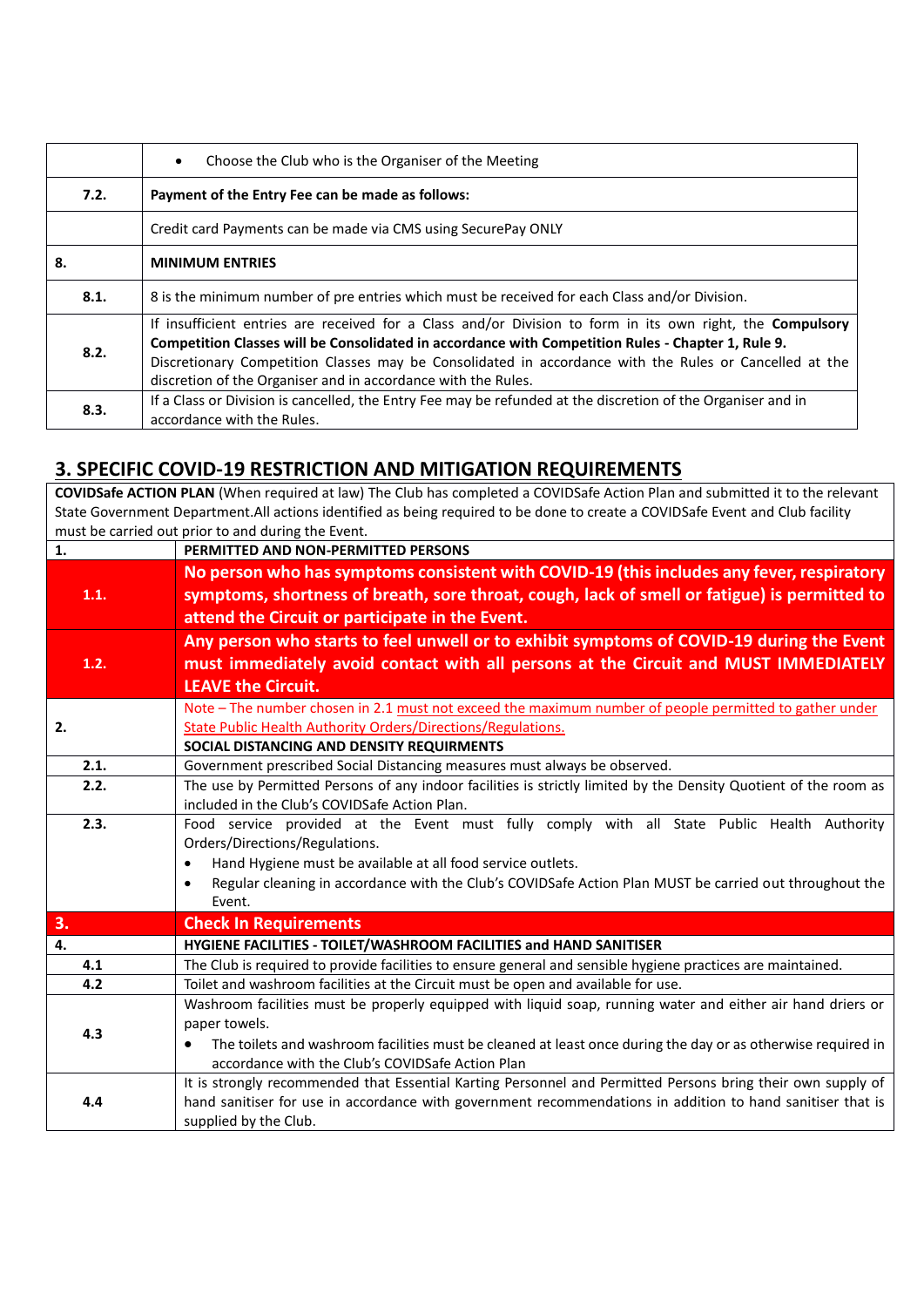









## **4. COMPETITION**

| 1.   | <b>FORMAT OF RACING</b>                                                                                                                                                                                                                                                                                                                                                                     |                                                                                                                                                                                                                                                                                                                                                                                                                                                                                             |   |        |    |        |   |  |
|------|---------------------------------------------------------------------------------------------------------------------------------------------------------------------------------------------------------------------------------------------------------------------------------------------------------------------------------------------------------------------------------------------|---------------------------------------------------------------------------------------------------------------------------------------------------------------------------------------------------------------------------------------------------------------------------------------------------------------------------------------------------------------------------------------------------------------------------------------------------------------------------------------------|---|--------|----|--------|---|--|
| 2.   | Practice                                                                                                                                                                                                                                                                                                                                                                                    | 2 Practice session/s of 6 minutes will be held. Transponders must be fitted for all practices - last Practice will<br>be timed for positions for qualifying.                                                                                                                                                                                                                                                                                                                                |   |        |    |        |   |  |
| 3.   | Qualifying                                                                                                                                                                                                                                                                                                                                                                                  | There will be Timed Qualifying at this Event. There will be one (1) standalone Qualifying session of 6 minutes                                                                                                                                                                                                                                                                                                                                                                              |   |        |    |        |   |  |
| 4.   | Heats &<br>Final                                                                                                                                                                                                                                                                                                                                                                            | Grid Procedure as per state regs:<br>Heat 1: Grid Positions in accordance with the results of Qualifying, - fastest Driver on Pole Position and so on.<br>Heat 2: Grid Positions in accordance with the results of Qualifying, - fastest Driver on Pole Position and so on.<br>Heat 3: Highest accumulated points from Heat 1 and Heat 2 will start on Pole Position and so on.<br>Final: Highest accumulated points from Heat 1, Heat 2, and Heat 3 will start on Pole Position and so on. |   |        |    |        |   |  |
| 5.   | <b>DISTANCES</b>                                                                                                                                                                                                                                                                                                                                                                            |                                                                                                                                                                                                                                                                                                                                                                                                                                                                                             |   |        |    |        |   |  |
|      | Heat 1                                                                                                                                                                                                                                                                                                                                                                                      |                                                                                                                                                                                                                                                                                                                                                                                                                                                                                             | 8 | Heat 2 | 8  | Heat 3 | 8 |  |
|      |                                                                                                                                                                                                                                                                                                                                                                                             |                                                                                                                                                                                                                                                                                                                                                                                                                                                                                             |   | Final  | 12 |        |   |  |
| 6.   | <b>ACCESS TO CIRCUIT</b>                                                                                                                                                                                                                                                                                                                                                                    |                                                                                                                                                                                                                                                                                                                                                                                                                                                                                             |   |        |    |        |   |  |
| 6.1. | Competitors will be permitted to enter the Circuit from 9.30am on Friday May 27th 2022                                                                                                                                                                                                                                                                                                      |                                                                                                                                                                                                                                                                                                                                                                                                                                                                                             |   |        |    |        |   |  |
| 7.   | <b>DRIVERS BRIEFING</b>                                                                                                                                                                                                                                                                                                                                                                     |                                                                                                                                                                                                                                                                                                                                                                                                                                                                                             |   |        |    |        |   |  |
| 7.1  | Drivers Briefing notes will be advised in an electronic format OR via the Public Address system to all Competitors. Any<br>questions should be directed to the Chief Steward prior to the start of Competition.                                                                                                                                                                             |                                                                                                                                                                                                                                                                                                                                                                                                                                                                                             |   |        |    |        |   |  |
| 8.   | <b>SCRUTINEERING</b>                                                                                                                                                                                                                                                                                                                                                                        |                                                                                                                                                                                                                                                                                                                                                                                                                                                                                             |   |        |    |        |   |  |
| 8.1  | All Competitors will be required to complete an electronic Scrutineering form.<br>https://kartingaustralia.wufoo.com/forms/ke5irs90p046ov/                                                                                                                                                                                                                                                  |                                                                                                                                                                                                                                                                                                                                                                                                                                                                                             |   |        |    |        |   |  |
| 8.2  | This form will be submitted to the Race Secretary in an electronic format by the Monday 23/05/22 to ensure your entry is<br>accepted.<br>Engine seals and AWKC scrutineering stickers will be available for collection from 3.00 pm Friday from the Canteen. AWKC<br>scrutineering stickers must be affixed to the Nassau panel prior to practice or access to the out grid will be denied. |                                                                                                                                                                                                                                                                                                                                                                                                                                                                                             |   |        |    |        |   |  |
| 9.   | <b>FUEL</b>                                                                                                                                                                                                                                                                                                                                                                                 |                                                                                                                                                                                                                                                                                                                                                                                                                                                                                             |   |        |    |        |   |  |
| 9.1. | PULP is the only fuel permitted to be used at this Meeting.                                                                                                                                                                                                                                                                                                                                 |                                                                                                                                                                                                                                                                                                                                                                                                                                                                                             |   |        |    |        |   |  |
| 9.2. | Control Fuel Will be used at this Meeting.                                                                                                                                                                                                                                                                                                                                                  |                                                                                                                                                                                                                                                                                                                                                                                                                                                                                             |   |        |    |        |   |  |
| 9.3. | Supply details for Control Fuel are Premium Unleaded 98 Octane Fuel                                                                                                                                                                                                                                                                                                                         |                                                                                                                                                                                                                                                                                                                                                                                                                                                                                             |   |        |    |        |   |  |
| 9.4. | Control fuel for use at this Meeting must be purchased from: The Ampol Service Station 178 Melbourne Road<br>Wodonga.(Open 24 hours)                                                                                                                                                                                                                                                        |                                                                                                                                                                                                                                                                                                                                                                                                                                                                                             |   |        |    |        |   |  |
| 9.5. | Must be used from 8.00am Saturday 28/05/2022                                                                                                                                                                                                                                                                                                                                                |                                                                                                                                                                                                                                                                                                                                                                                                                                                                                             |   |        |    |        |   |  |
| 9.6. | Proof of purchase of the Control Fuel must be retained and produced to the Chief Scrutineer or Fuel Tester if required.                                                                                                                                                                                                                                                                     |                                                                                                                                                                                                                                                                                                                                                                                                                                                                                             |   |        |    |        |   |  |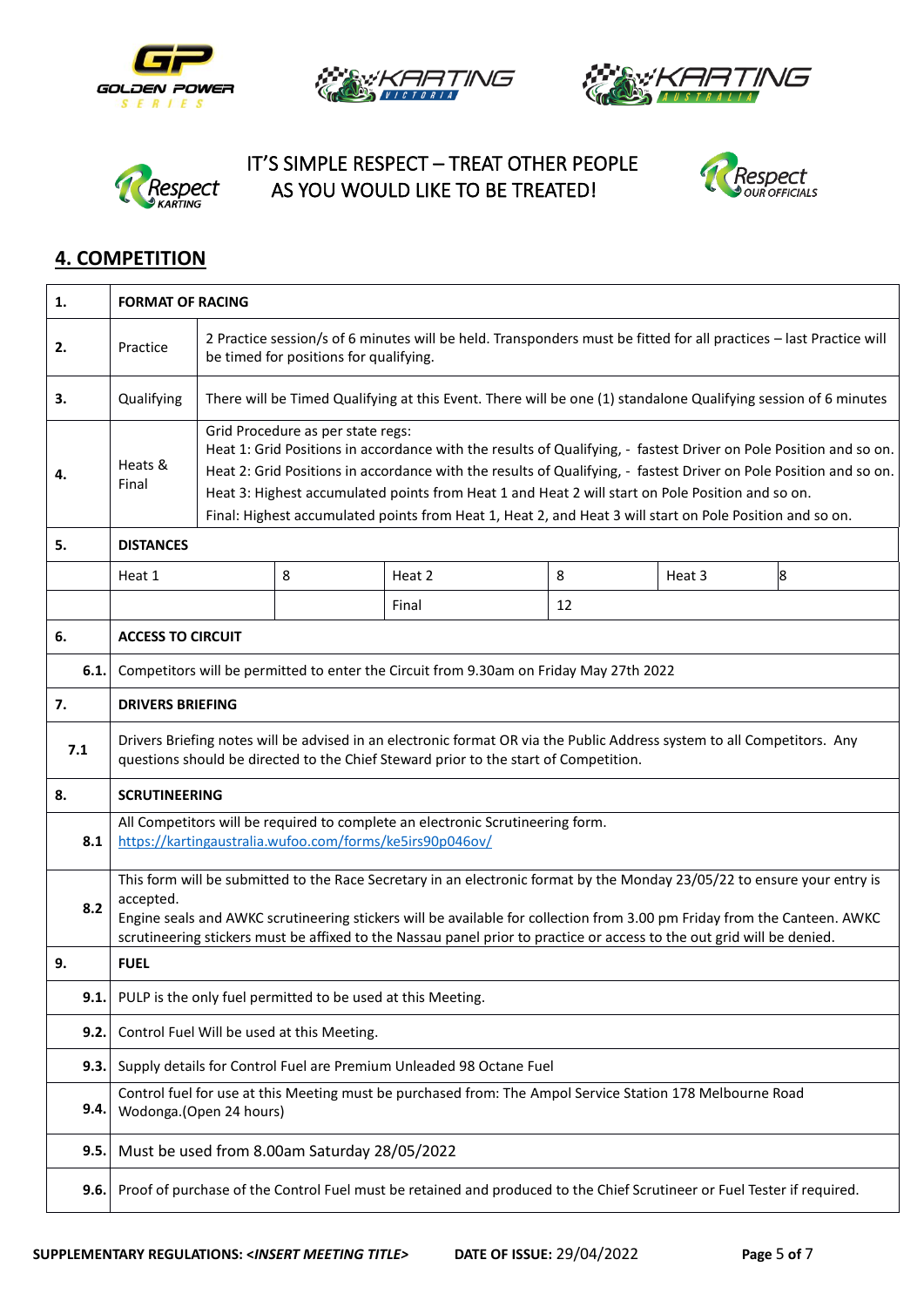| 10.     | <b>TIMETABLE</b>                                                                                                                                                                                                                                                                                                                                                                                                                                                                         |                             |  |  |  |  |  |
|---------|------------------------------------------------------------------------------------------------------------------------------------------------------------------------------------------------------------------------------------------------------------------------------------------------------------------------------------------------------------------------------------------------------------------------------------------------------------------------------------------|-----------------------------|--|--|--|--|--|
|         | Friday                                                                                                                                                                                                                                                                                                                                                                                                                                                                                   |                             |  |  |  |  |  |
|         | <b>Time</b>                                                                                                                                                                                                                                                                                                                                                                                                                                                                              | <b>Activity</b>             |  |  |  |  |  |
| a)      | 9.30am                                                                                                                                                                                                                                                                                                                                                                                                                                                                                   | Gates open set up ONLY      |  |  |  |  |  |
|         | 11.00am                                                                                                                                                                                                                                                                                                                                                                                                                                                                                  | Canteen opens EFT available |  |  |  |  |  |
| b)      | $6.00 \text{ pm}$ .<br>No Engine starting after 6.00pm                                                                                                                                                                                                                                                                                                                                                                                                                                   |                             |  |  |  |  |  |
| c)      | Saturday                                                                                                                                                                                                                                                                                                                                                                                                                                                                                 |                             |  |  |  |  |  |
|         | <b>Time</b>                                                                                                                                                                                                                                                                                                                                                                                                                                                                              | <b>Activity</b>             |  |  |  |  |  |
|         | 7.00am                                                                                                                                                                                                                                                                                                                                                                                                                                                                                   | Canteen opens EFT available |  |  |  |  |  |
|         | Engines may not be started until 7.55am                                                                                                                                                                                                                                                                                                                                                                                                                                                  |                             |  |  |  |  |  |
| d)      | All Day                                                                                                                                                                                                                                                                                                                                                                                                                                                                                  | Scrutineering               |  |  |  |  |  |
| e)      | 8.00am                                                                                                                                                                                                                                                                                                                                                                                                                                                                                   | Practice and Timed practice |  |  |  |  |  |
| f)      | End of Practice                                                                                                                                                                                                                                                                                                                                                                                                                                                                          | Drivers Briefing over PA    |  |  |  |  |  |
| g)      | 12.00pm*                                                                                                                                                                                                                                                                                                                                                                                                                                                                                 | Qualifying                  |  |  |  |  |  |
| h)      | End of Qualifying                                                                                                                                                                                                                                                                                                                                                                                                                                                                        | Racing                      |  |  |  |  |  |
| g)      | 5.00pm*                                                                                                                                                                                                                                                                                                                                                                                                                                                                                  | <b>Completion of Racing</b> |  |  |  |  |  |
|         | Sunday                                                                                                                                                                                                                                                                                                                                                                                                                                                                                   |                             |  |  |  |  |  |
|         | <b>Time</b>                                                                                                                                                                                                                                                                                                                                                                                                                                                                              | <b>Activity</b>             |  |  |  |  |  |
| a)      | 7.00am                                                                                                                                                                                                                                                                                                                                                                                                                                                                                   | <b>Canteen opens</b>        |  |  |  |  |  |
|         | Engines may not be started until 7.55am                                                                                                                                                                                                                                                                                                                                                                                                                                                  |                             |  |  |  |  |  |
| b)      | All Day                                                                                                                                                                                                                                                                                                                                                                                                                                                                                  | Scrutineering               |  |  |  |  |  |
| c)      | 8.00am                                                                                                                                                                                                                                                                                                                                                                                                                                                                                   | Racing                      |  |  |  |  |  |
| d)      | 3.00pm*                                                                                                                                                                                                                                                                                                                                                                                                                                                                                  | Presentations               |  |  |  |  |  |
|         | *Note times are approximate and may change dependant on progress during the<br>day<br>A more detailed program will be released after close of entries.                                                                                                                                                                                                                                                                                                                                   |                             |  |  |  |  |  |
| 11.     | <b>TROPHIES &amp; PRIZES</b>                                                                                                                                                                                                                                                                                                                                                                                                                                                             |                             |  |  |  |  |  |
| 11.1 a) | 1st, 2nd and 3rd trophies will be presented at the Meeting to all senior and KA3 classes. 1st, 2nd 3rd, 4th<br>and 5 <sup>th</sup> trophies for Cadet 9, Cadet 12, Junior Light and Heavy classes only. Final only counts for<br>trophies on the day.                                                                                                                                                                                                                                    |                             |  |  |  |  |  |
|         | All points count towards Series - 401 System<br>DSQ zero points, Non-Starters will be awarded zero points<br>Non-Finishers will be awarded a finishing position based on the number of laps completed. In instances of<br>b)<br>this will be followed by the grid position awarded from the start of a heat. DSQ will not be awarded any $\sharp$<br>In the event of a tie-on points, the lower grid position will be awarded to the Driver with the faster<br>original qualifying time. |                             |  |  |  |  |  |